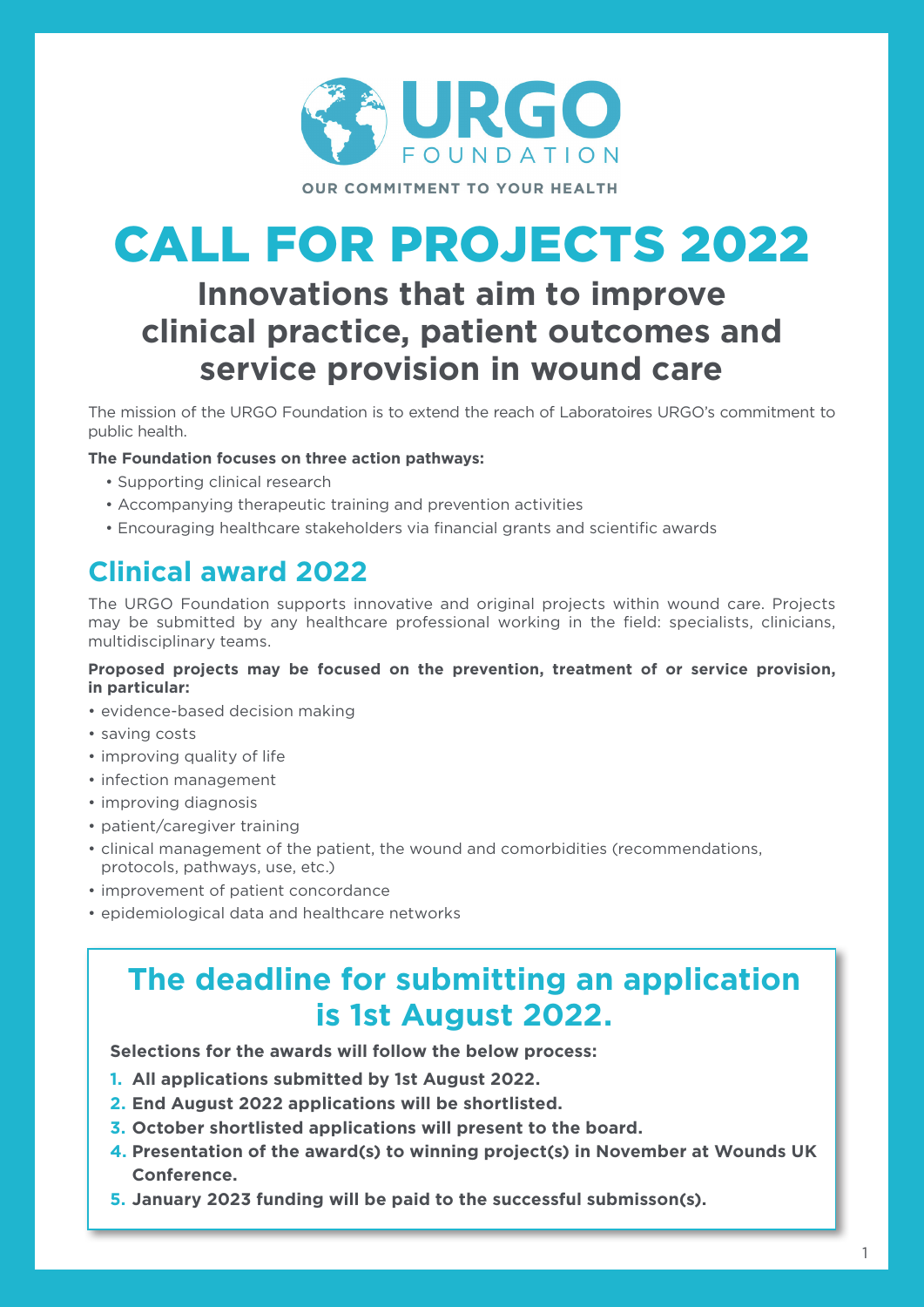# APPLICATION PROCESS

Applications must be received by email no later than 1st August 2022.

• e-mail to the following address: j.clark@uk.urgo.com

### **Pre-selection on project synopsis: 1st August 2022**

Submitted projects will be retained by the board comprising of healthcare professionals and representatives of the URGO Foundation.

- A project already underway may be admissible if:
- it meets the eligibility and evaluation criteria;
- it includes a detailed description of the already-completed phases and an assessment of obtained results.

# **Delivery of detailed projects: October 2022**

The shortlisted projects will be invited to present their projects to the board in more detail.

## **Selection of the winners: November 2022**

The winners will each receive up to £20000 grant to carry out his/her/their project(s). The board may decide to distribute the award across several equally-deserving projects. The winner(s) must carry out the project(s) in the 12 months following receipt of the award it is expected that the project lead/ team will complete a report of their findings by 31st October 2023 of completion of the project to Urgo Foundation to be emailed to **j.clark@uk.urgo.com**. Any publication or presentation / materials as a result of this project make reference to Urgo Foundation as a source of funding.

# **Project evaluation criteria**

#### Projects will be selected according to the following criteria:

*Consider does this project lower risks, reduce costs and improve outcomes?*

- The original and novel nature of the project
- Relevance to clinical practice
- Adequacy of the requested budget for the resources and costs associated with the project
- Sustainability
- Projects meet the Urgo Foundation Criteria

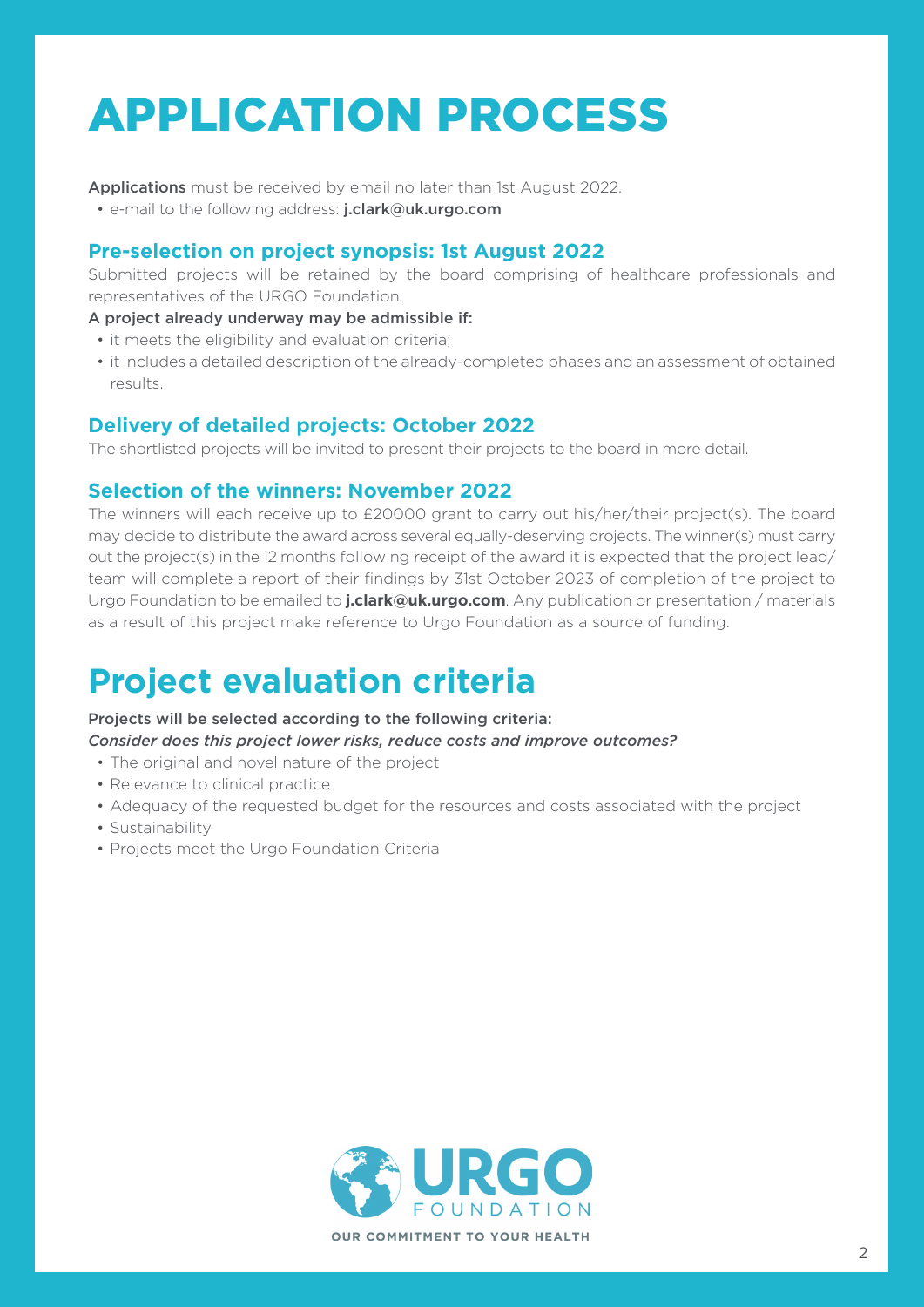# CALL FOR PROJECTS 2022

List of candidate(s):

# **PRINCIPAL CANDIDATE**

| LAST NAME:      |                     |
|-----------------|---------------------|
| First name:     |                     |
| Work address:   |                     |
|                 |                     |
| Work telephone: | Personal telephone: |
| E-mail:         |                     |
| Qualifications: |                     |

## **ASSOCIATED CANDIDATE**

| LAST NAME:      |                     |
|-----------------|---------------------|
| First name:     |                     |
| Work address:   |                     |
|                 |                     |
| Work telephone: | Personal telephone: |
| E-mail:         |                     |
| Qualifications: |                     |

# **ASSOCIATED CANDIDATE**

| LAST NAME:      |                     |
|-----------------|---------------------|
| First name:     |                     |
| Work address:   |                     |
|                 |                     |
| Work telephone: | Personal telephone: |
| E-mail:         |                     |
| Qualifications: |                     |

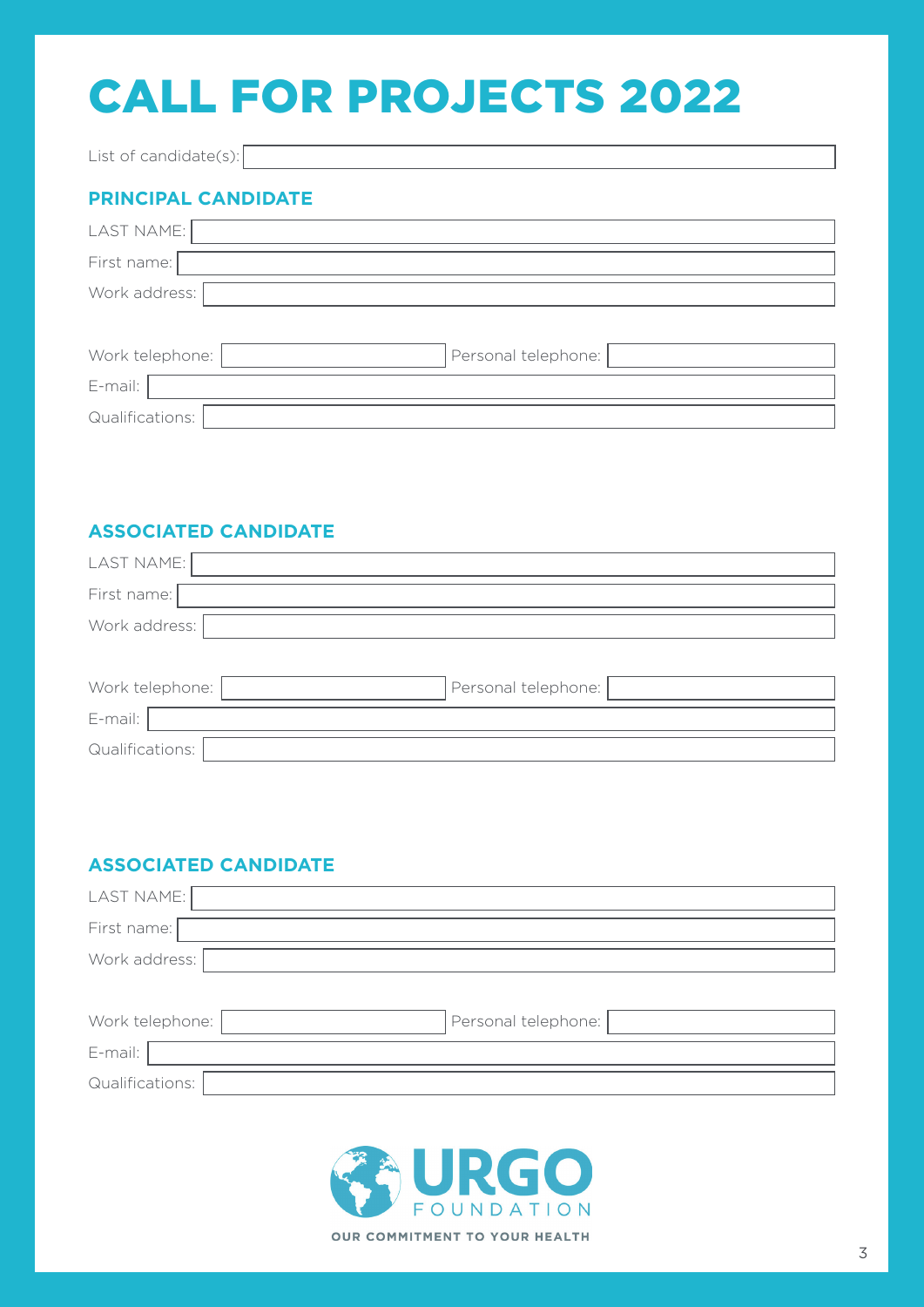**1. Project Title & Abstract** (maximum 20 lines)

Including an outline of the reason for the project, outlining any gaps in clinical service provision.

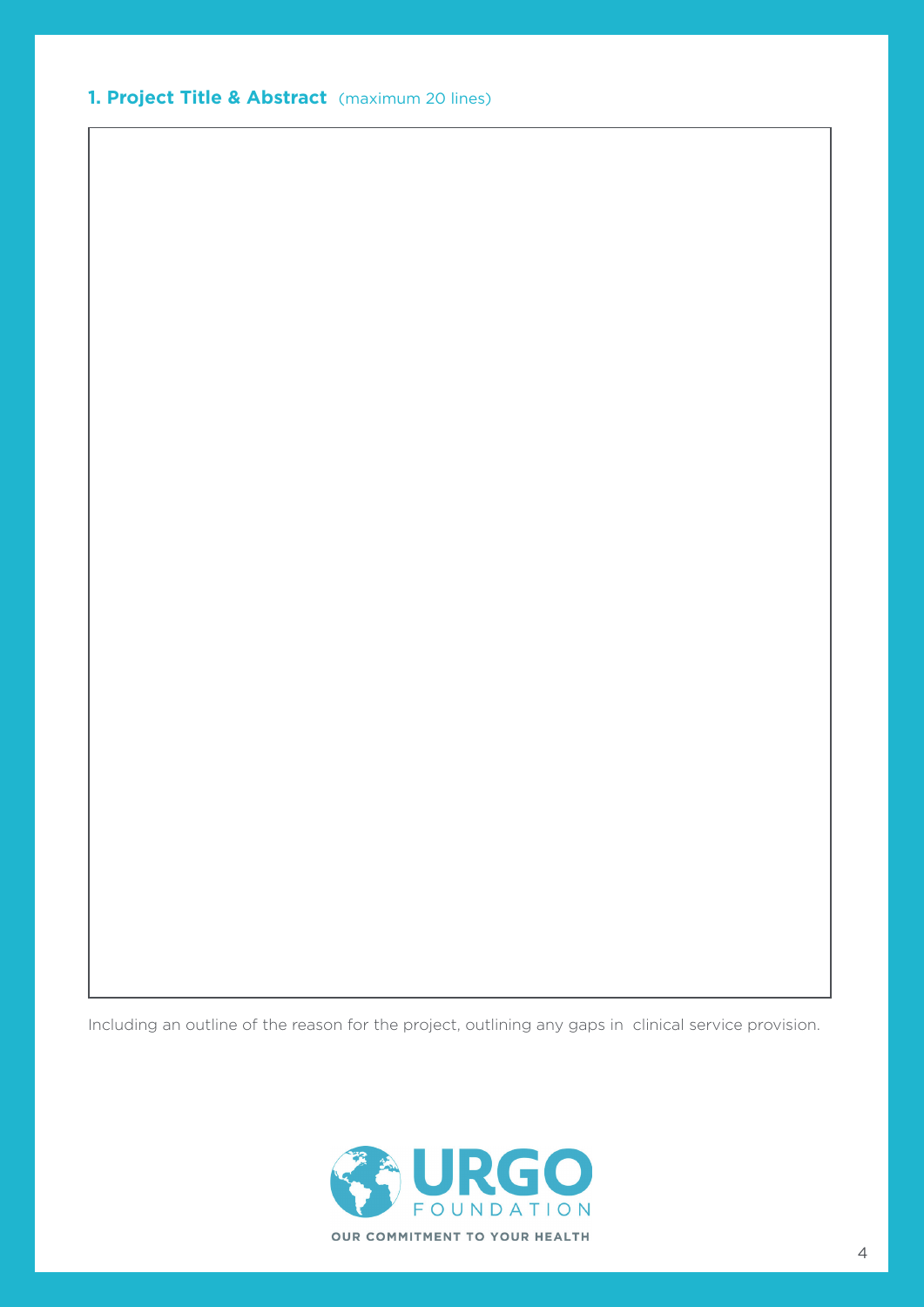**2. Aims and Key objectives of the project** (maximum 15 lines)

# **3. Relevance to Clinical Practice Improvements** (maximum 10 lines)

Outline the current practice situation and the need for improvement

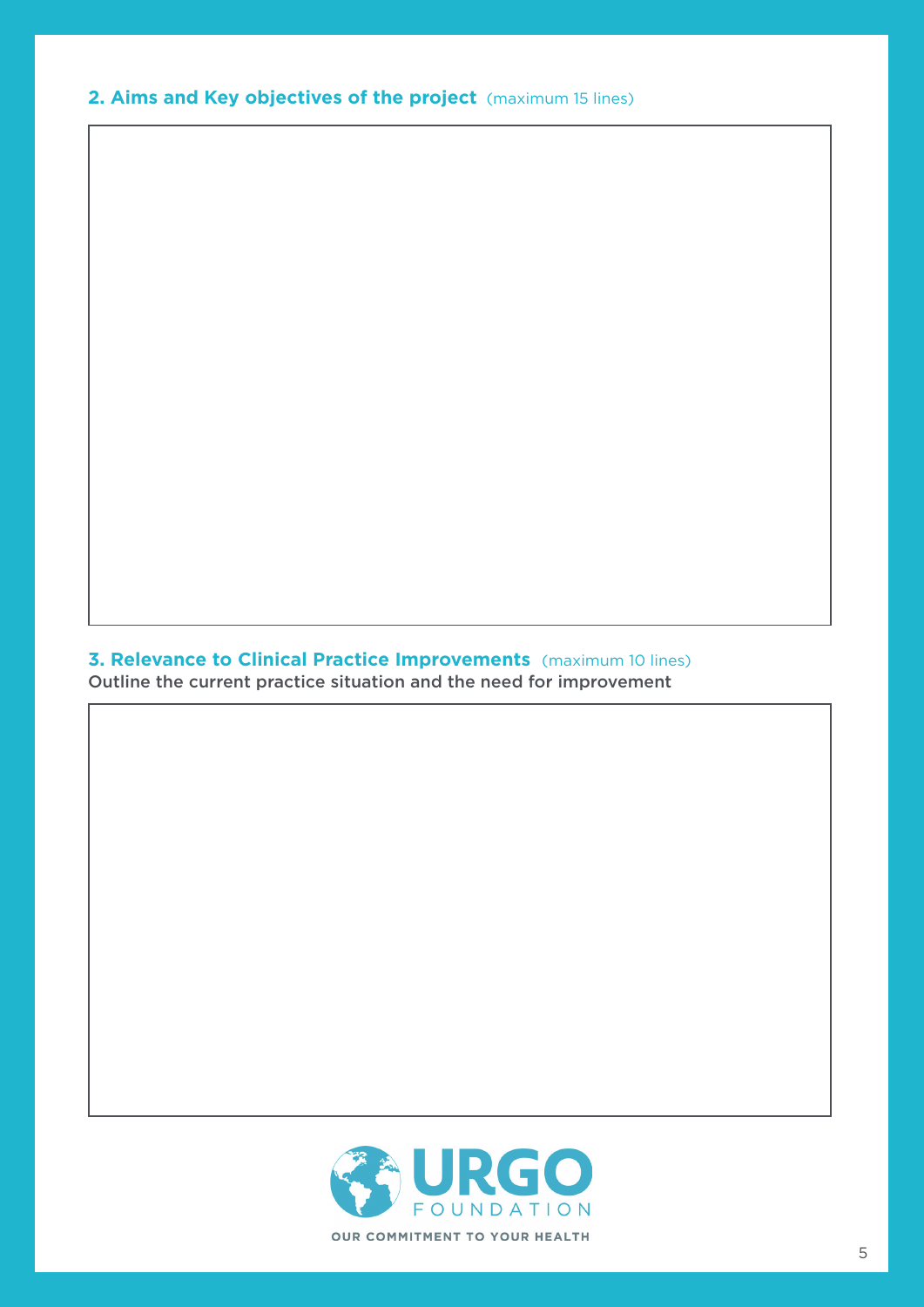#### **4. Outline of methods?** (maximum 10 lines)

Give key steps / ideas on how you will achieve the aim and deliver on this project

#### **5. Who is involved? - Outline key stakeholders** (maximum 10 lines)

Healthcare providers, clinicians, and identify any clearly patient & public involvement

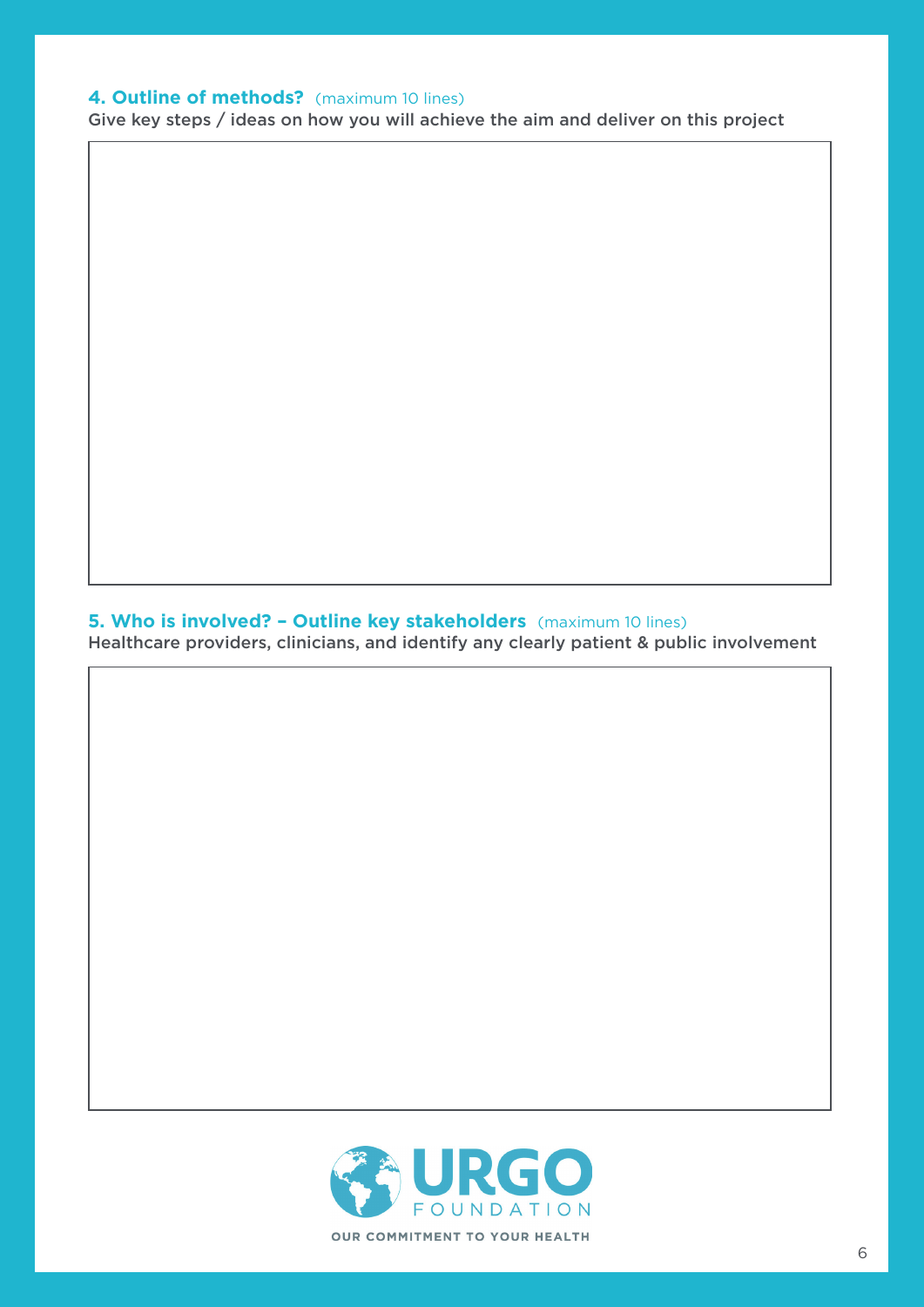#### **6. Expected Outcomes to be achieved?** (maximum 10 lines)

Describe the expected results of the project, for patients, caregivers, clinicians & how this is to be achieved

#### **7. Development process for this project** (maximum 10 lines)

What are the timescales / key milestones (include GANT chart - optional)

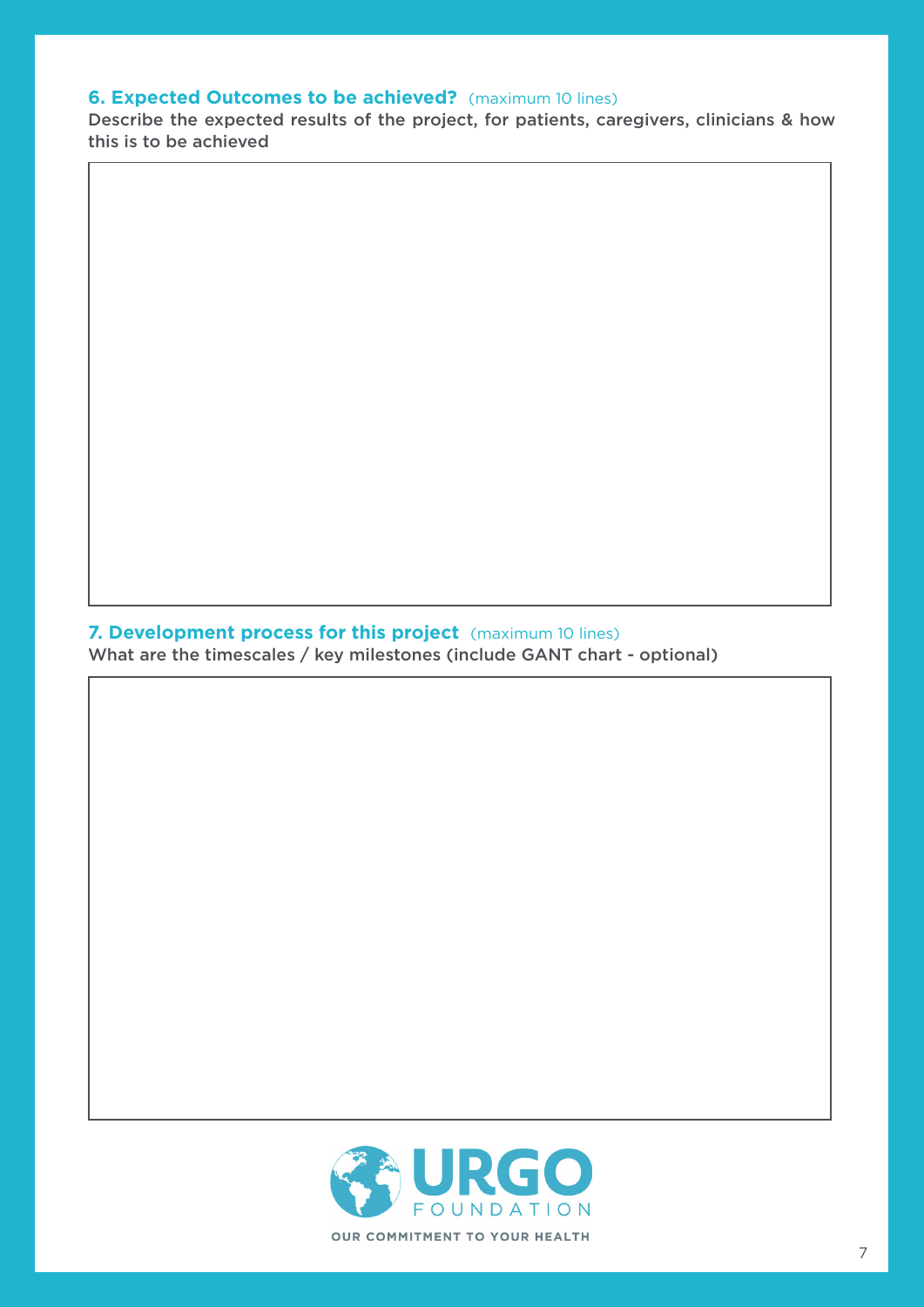#### **8. Demonstrating Success** (maximum 10 lines)

How will you measure short term success? highlight key objectives for long term sustainability and ongoing measurements.

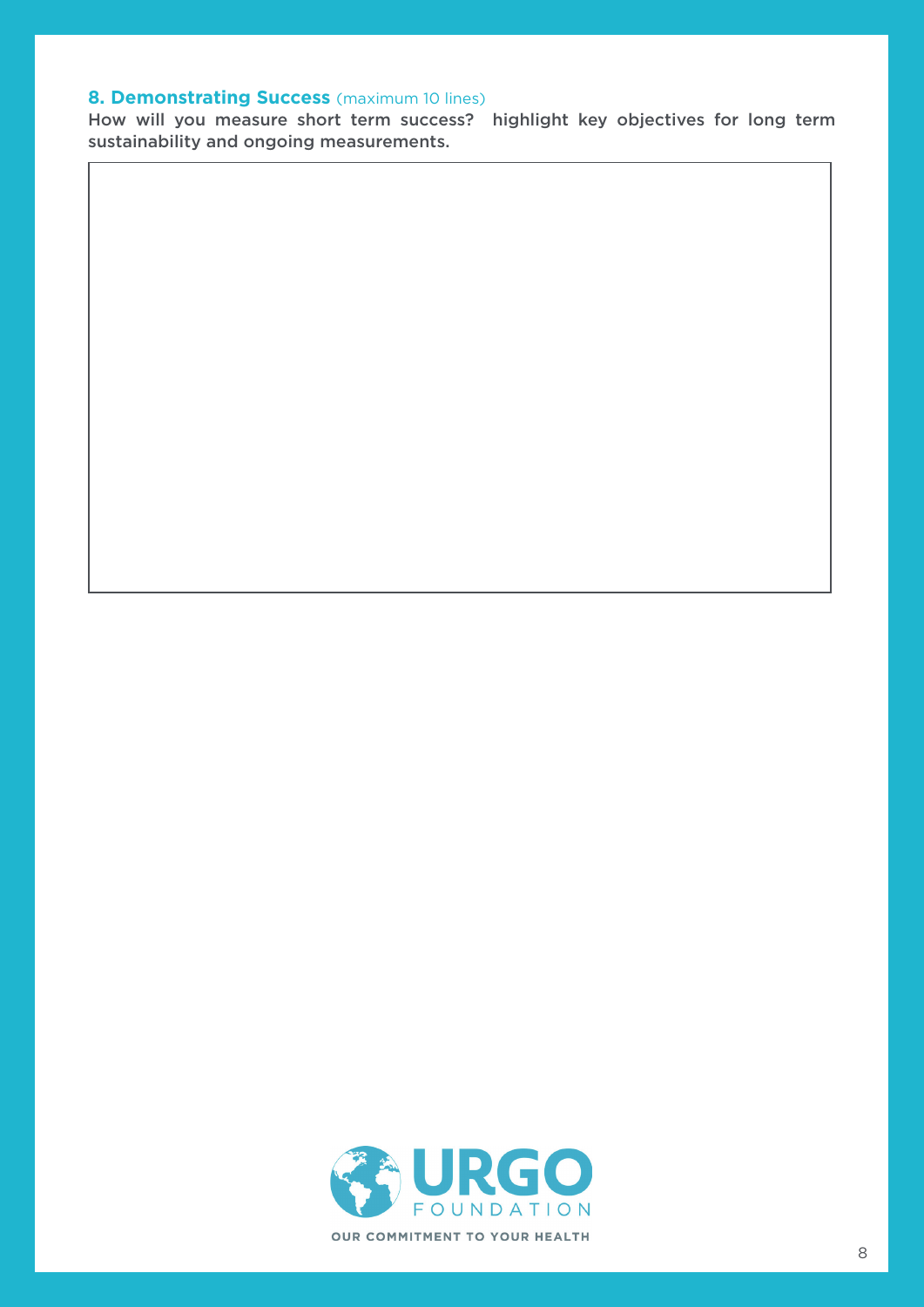## **9. Exit Strategy** (maximum 20 lines)

On completion of the project please detail you exit plan (bullet points) including any mitigation of risks.

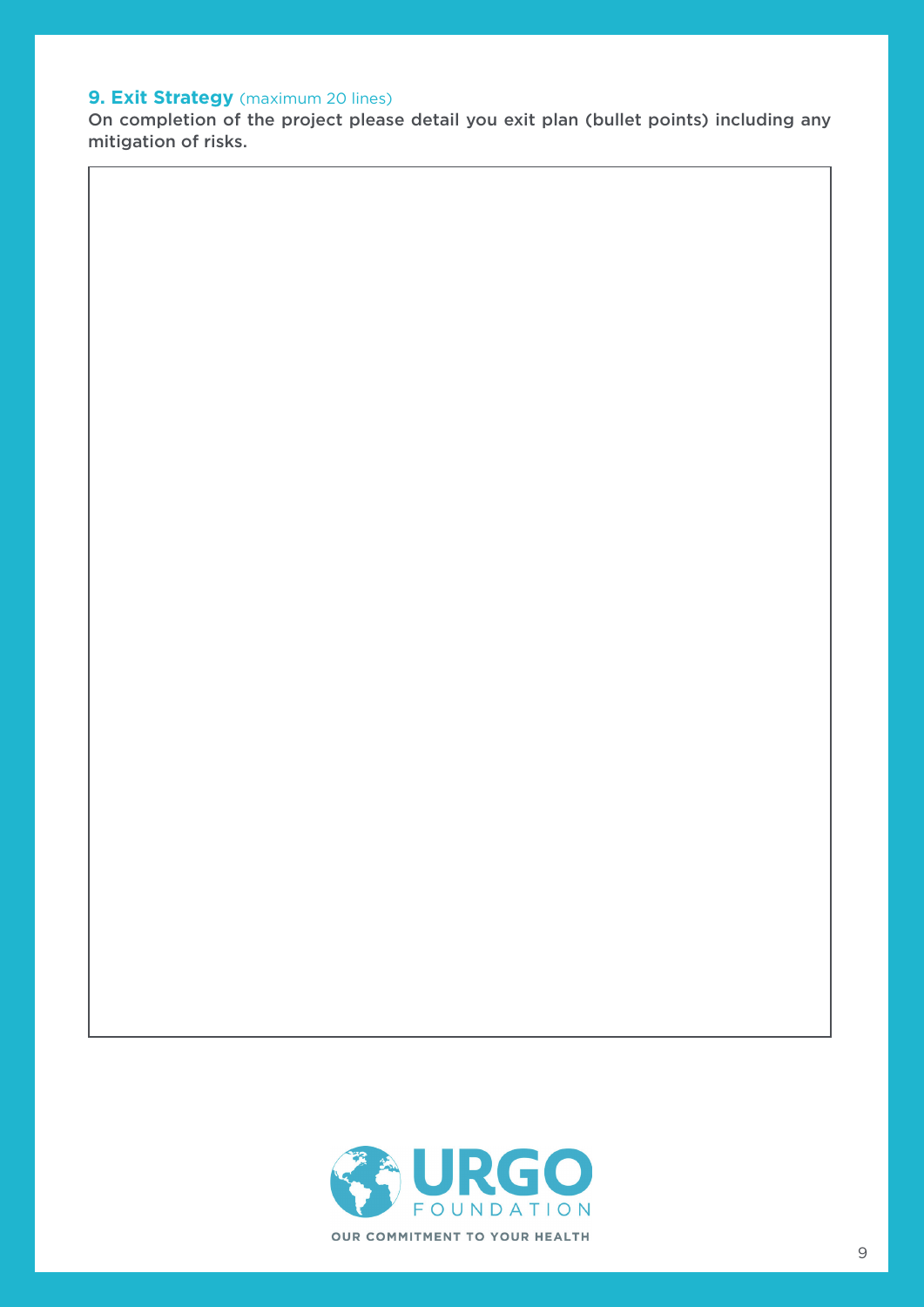#### **10. Budget - Resources & Associated Costs**

List all costs (Services or materials that would routinely be provided by the organisation will not be covered)

# **Mandatory Information**

| <b>DESCRIPTION</b> | <b>LINE TOTAL</b>                         |
|--------------------|-------------------------------------------|
|                    | $\pmb{\mathsf{E}}$                        |
|                    | $\pmb{\mathsf{E}}$                        |
|                    | $\pmb{\mathsf{E}}$                        |
|                    | $\pmb{\mathsf{E}}$                        |
|                    | $\pmb{\mathsf{E}}$                        |
|                    | $\pmb{\mathsf{E}}$                        |
|                    | $\pmb{\mathsf{E}}$<br><b>GRAND TOTAL:</b> |

### **Other funding sources if applicable**

| Funding organisation: |  |
|-----------------------|--|
| Request date:         |  |
| Funding granted:      |  |

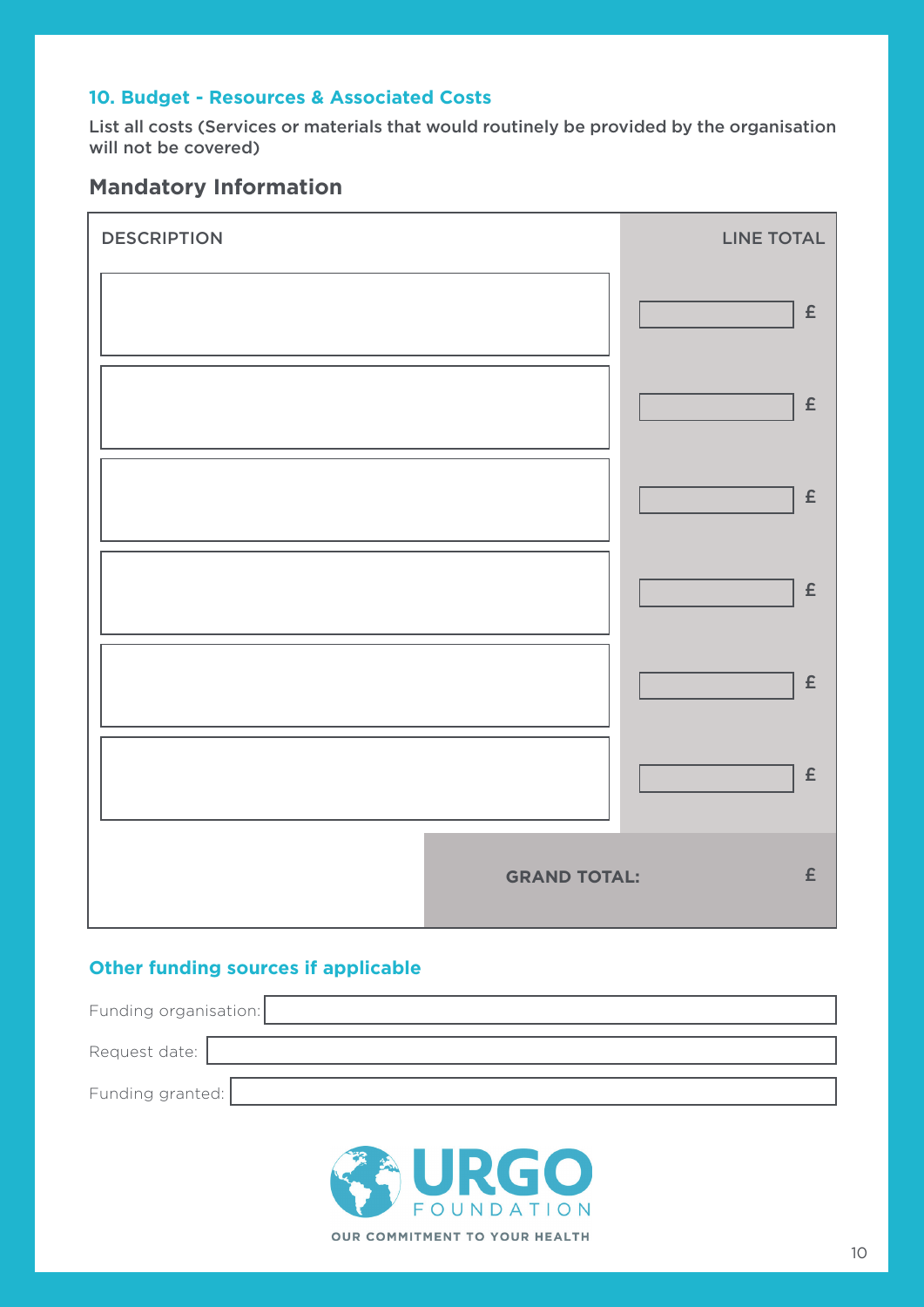# TERMS AND CONDITIONS

# **Innovations that aim to improve clinical practice, patient outcomes and service provision in wound care**

The Foundation of the company Laboratoires URGO ("URGO Foundation" hereafter), the main offices of which are located at 42 rue de Longvic, 21300 Chenôve, France (prefectoral order number 512 dated 24 December 2009), is organizing a call for projects on the theme of "Innovations that aim to improve clinical practice, patient outcomes and service provision in wound care" ("call for projects" hereafter).

Within the context of the call for projects. The URGO Foundation will provide one or several grants, limited to a summed maximum of  $£20,000$ , to award one or several initiatives in the field of wound care. The summed maximum may be awarded to a single candidate or divided among as many as three. A selected board of experts will assess at their sole discretion the laureate(s) 'call for projects' in accordance with the criteria listed below. The selected board furthermore reserves the right to award no grant should it judge that no project meets the selection criteria satisfactorily.

All healthcare professionals involved in diabetic foot care, leg ulcer care or other wound care (specialists, clinicians, multidisciplinary teams etc.), regardless of the context of their exercise, may participate in the call for projects.

However those having family or professional relations with any of the members of the selected board (employees, employers or co-workers, spouses, children, siblings or other household members, etc.) are excluded from participation in the call for projects.

#### To participate, candidates must submit their duly-completed projects by:

• e-mail at the following address (timestamped at or before 11:59 p.m. on 1st August 2022 by the: j.clark@uk.urgo.com

The URGO Foundation will in no way be held responsible for the failure or absence of reception of participants' e-mails, as may occur in particular due to connection difficulties and communication network and/or Internet network failures when attempting to send e-mails.

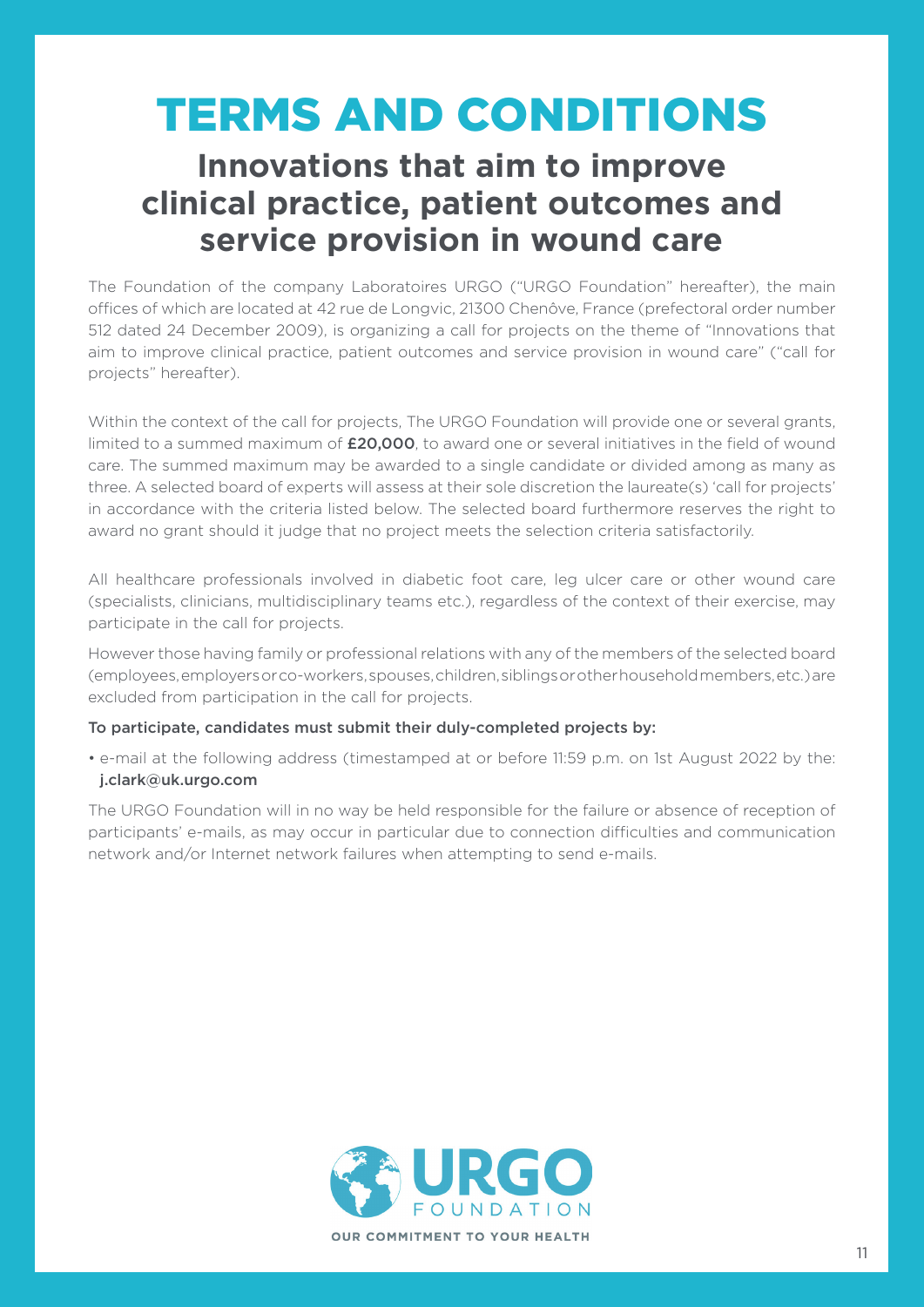#### The application process is available:

- on the Urgo Medical website www.urgo.uk.com; click "Urgo Partnership then Urgo Foundation"
- upon email request addressed to: **j.clark@uk.urgo.com**

Projects that are incomplete or submitted after the deadline of 11:59p.m. on 1st August 2022 **will not be accepted for consideration.**

Participation in the call for projects and the attribution of grants implies full acceptance of the present terms and conditions free of reservations or preconditions by the candidate. Non-compliance with the present terms and conditions will result in the invalidation of the candidate's participation and the revocation of any attributed grants.

# **JUDGING PROCESS**

The submitted projects will be examined in July / August 2022 by a 4-5 member selected board composed of independent experts in wound care and representatives of the URGO Foundation. The board's decisions will be made by a simple majority vote with the board's chairman will have the casting vote in the case of a tie of votes.

The selected board committee organizes its internal function and makes its decisions at its sole discretion; no appeals to its decisions will be admitted.

# **MARKING CRITERIA**

Retained projects will be marked according to demonstration of the following:

- Relevance (rationale, novelty)
- Quality (design, feasibility, outcomes)
- Patient & Public involvement
- Impact (impact, replication, sustainability)
- Value for money (budget)
- Measurability

The applicant(s) will be short -listed initially, and then invited to present their projects to the board in the October 2022, during which time the winners will be decided.

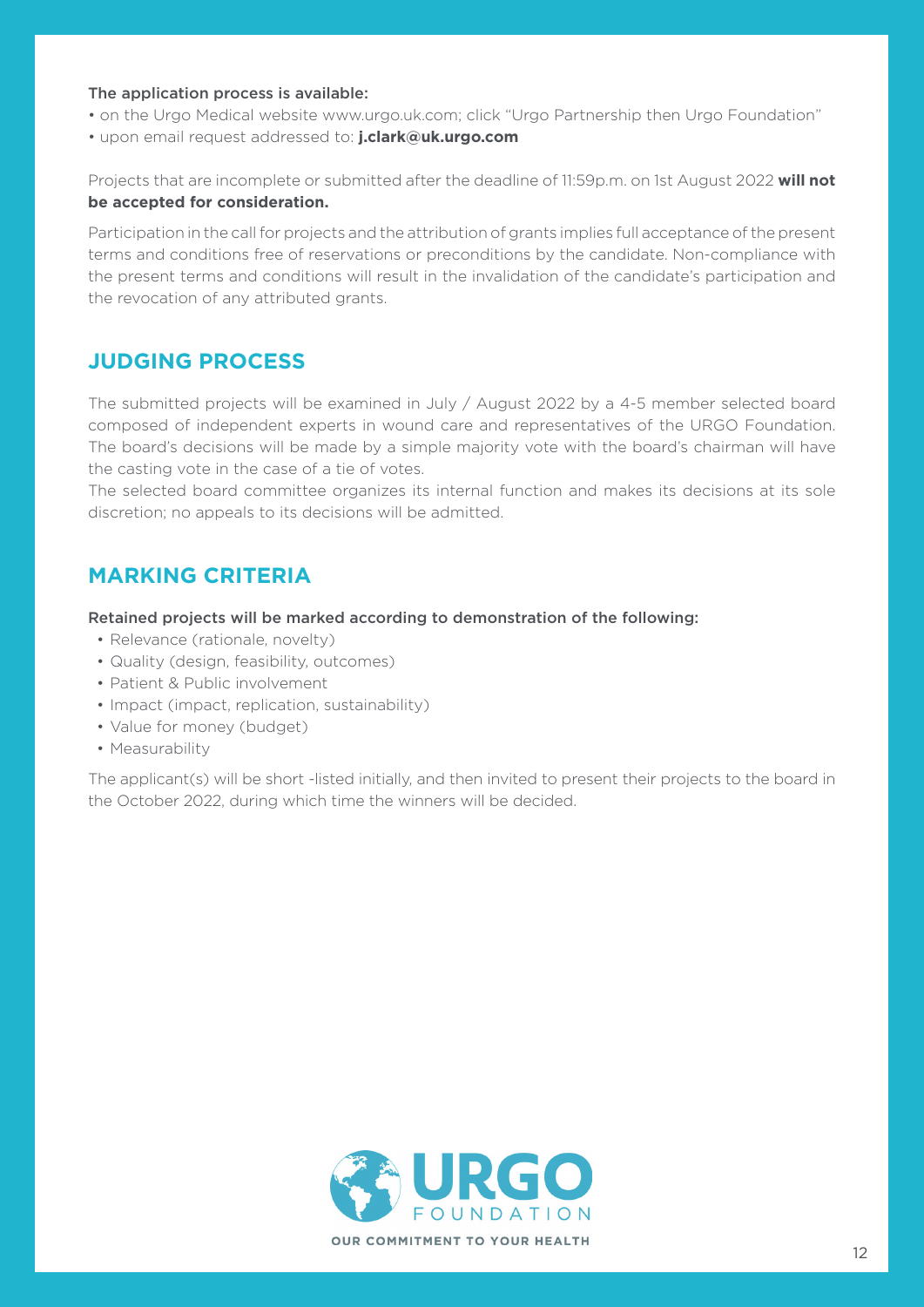# **EXPECTATIONS OF BENEFICIARIES**

The applicant(s) must provide a project advancement and results to be presented in November 2022 at wound uk conference Urgo dinner. The project must be completed within 12 to 18 months. Any publication or presentation / materials produced as a result of this project must make a clear reference to the Urgo Foundation as a source of funding.

# **RESPONSIBILITY**

The URGO Foundation can in no way be held responsible if due to circumstances beyond their control the call for projects must be cancelled or postponed, the terms and conditions for inscription or award attribution must be modified, or the attribution of the award rescheduled.

The URGO Foundation reserves the right to prolong the inscription period.

# **PUBLICATION - NAME, IMAGE AND INTELLECTUAL PROPERTY RIGHTS**

The results obtained in a project benefitting from a grant from the URGO Foundation remain the exclusive property of the award winner(s), who retains all exploitation rights in the UK and the world.

These rights extend to patentable and non-patentable inventions, to expertise and to any creations that may result from the projects thus financed.

However, the winner(s) accept(s) that the report on the work be reproduced and represented partially or entirely by the URGO Foundation to provide public information on the URGO Foundation's activities. This acceptance extends to all countries, for an unlimited amount of time and applies to all tools, including but not limited to printed materials (books, pamphlets, communications, etc.), audiovisual works (videos, television, etc.) and digital media (CD/ROM, DVD, Photo-CD, portfolio, etc.) and means (Internet Intranet, programs for local or networked use, etc.) as well as other tools that may be developed in the future.

The winner(s) accept(s) to mention the URGO Foundation in communications resulting from the project and to be photographed, filmed or interviewed solely for the non-commercial communication objectives of the URGO Foundation. The resulting photographs, videos or texts may be reproduced and circulated by all communication tools as listed previously. The winner(s) accept(s) that the URGO Foundation may modify, adapt and/or retouch the photographs and consent to their use in the UK and the world for an unlimited amount of time.

The winner(s) accept(s) to receive no remuneration or use rights resulting from the aforementioned utilisation of reports, photographs, videos and interviews by the URGO Foundation.

Each winner authorises the URGO Foundation to reproduce and represent his/her complete name in communications related to the award.

Winners of the award are expected to provide a written report of no less than 1000 words detailing the progress and concerns of the project to the Urgo Foundation by 31st October 2023 via email to j.clark@uk.urgo.com